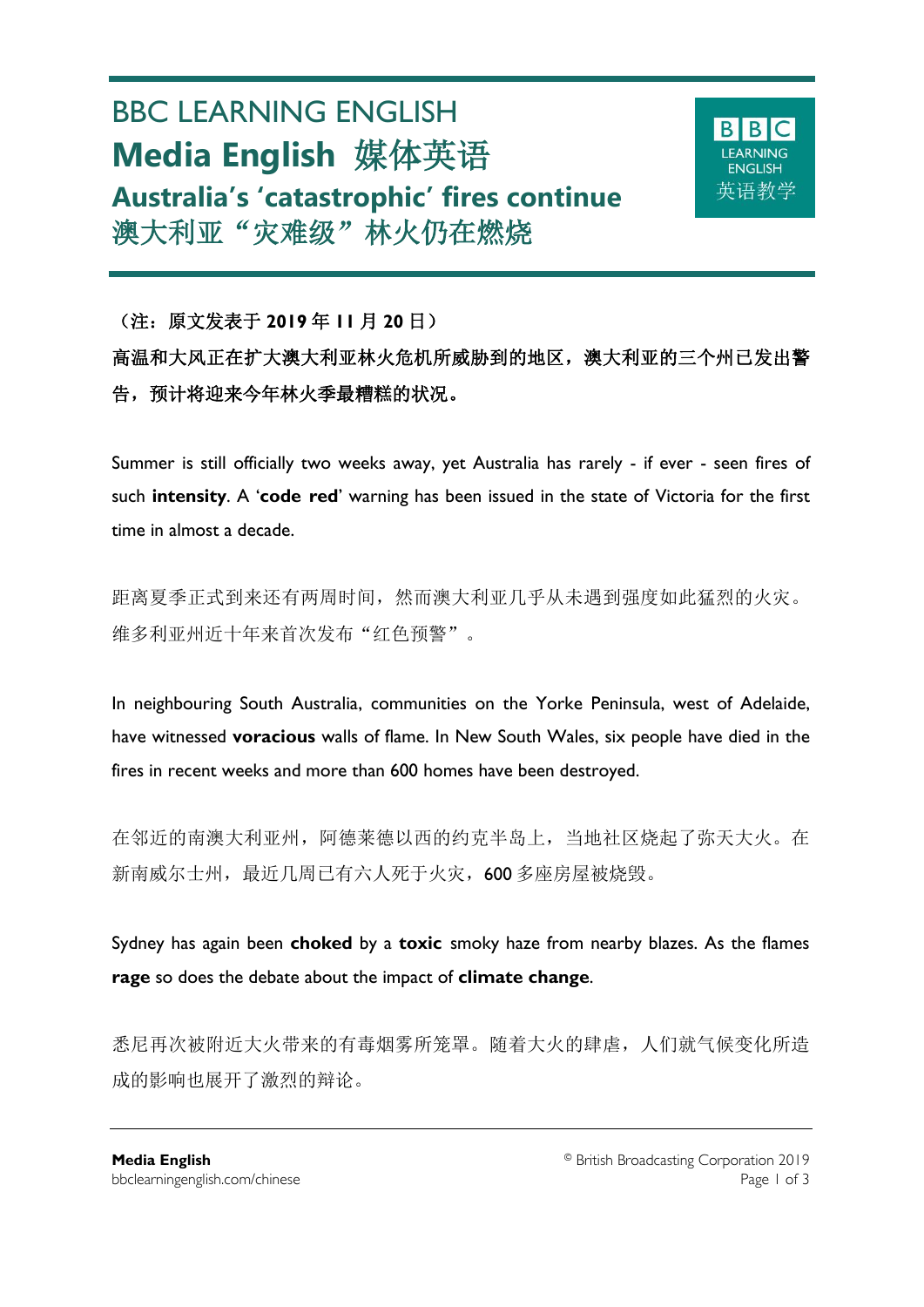The government here insists there is no direct evidence linking warmer, drier conditions to this Australian crisis. However, scientists and the nation's official weather bureau say the **proof** is there for all to see.

澳大利亚政府坚称,没有直接证据表明气候变暖、干燥的天气条件与这次澳洲林火危 机有关。但科学家与澳大利亚的国家官方气象局表示,证据是显而易见的。

| intensity      | 强度,猛烈程度       |
|----------------|---------------|
| code red       | 红色预警          |
| voracious      | (火势) 凶猛的      |
| choked         | 被浓烟笼罩的,被烟雾充斥的 |
| toxic          | 有毒的           |
| rage           | (火势或争论) 肆虐    |
| climate change | 气候变化          |
| proof          | 证据            |

## **1.** 词汇表

## **2.** 阅读理解:请在读完上文后,回答下列问题 。(答案见下页)

1. How often has Australia seen such intense fires?

2. What is 'choking' Sydney and making it difficult for people there to breathe?

3. True or false? *There are strong feelings and anger in the discussions about the impact of climate change.*

4. Why does the Australian government think that the fires are not caused by climate change?